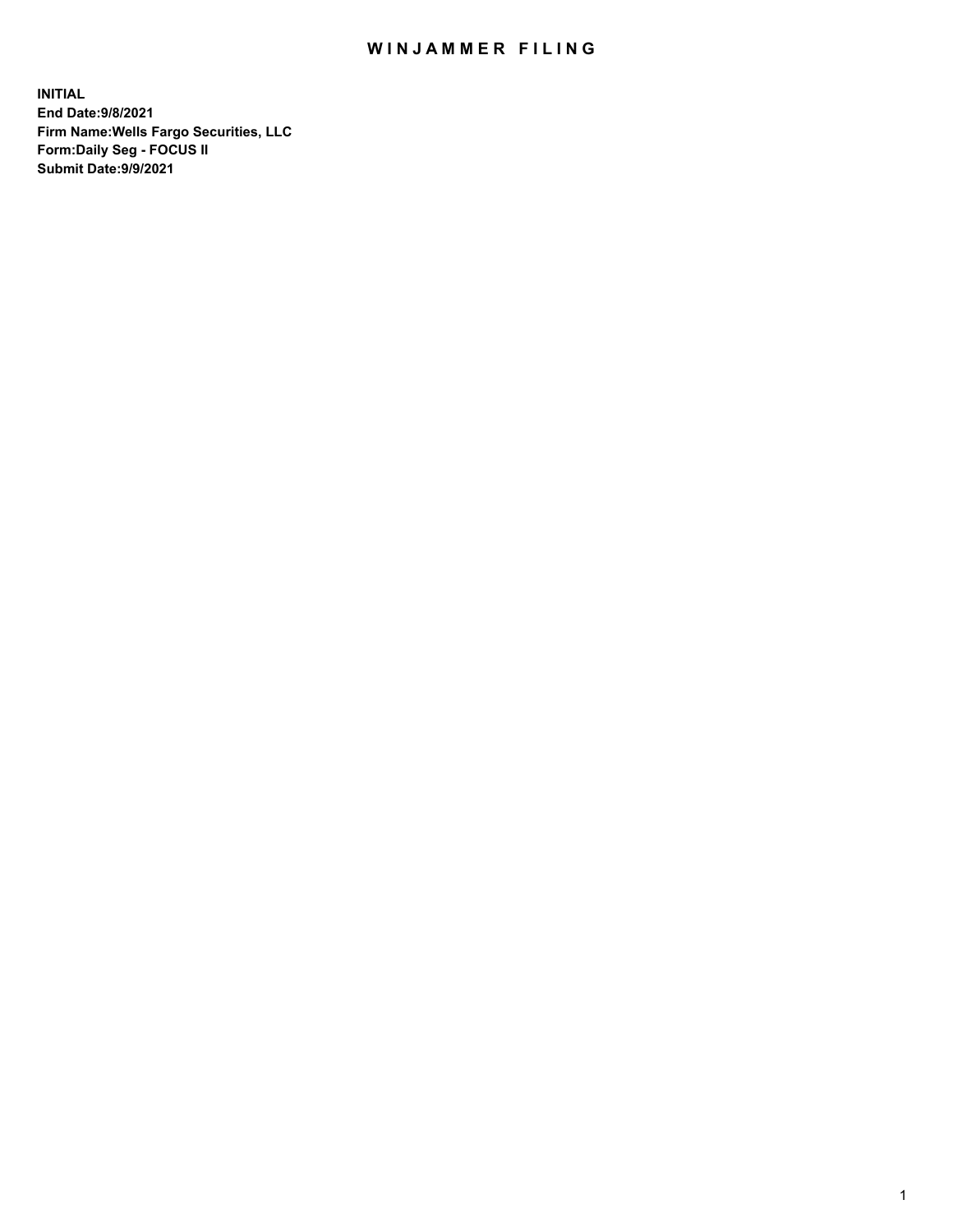**INITIAL End Date:9/8/2021 Firm Name:Wells Fargo Securities, LLC Form:Daily Seg - FOCUS II Submit Date:9/9/2021 Daily Segregation - Cover Page**

| Name of Company                                                                                                                                                                                                                                                                                                               | <b>Wells Fargo Securities LLC</b>                          |
|-------------------------------------------------------------------------------------------------------------------------------------------------------------------------------------------------------------------------------------------------------------------------------------------------------------------------------|------------------------------------------------------------|
| <b>Contact Name</b>                                                                                                                                                                                                                                                                                                           | <b>James Gnall</b>                                         |
| <b>Contact Phone Number</b>                                                                                                                                                                                                                                                                                                   | 917-699-6822                                               |
| <b>Contact Email Address</b>                                                                                                                                                                                                                                                                                                  | james.w.gnall@wellsfargo.com                               |
| FCM's Customer Segregated Funds Residual Interest Target (choose one):<br>a. Minimum dollar amount: ; or<br>b. Minimum percentage of customer segregated funds required:% ; or<br>c. Dollar amount range between: and; or<br>d. Percentage range of customer segregated funds required between:% and%.                        | 270,000,000<br><u>0</u><br>0 <sub>0</sub><br>00            |
| FCM's Customer Secured Amount Funds Residual Interest Target (choose one):<br>a. Minimum dollar amount: ; or<br>b. Minimum percentage of customer secured funds required:%; or<br>c. Dollar amount range between: and; or<br>d. Percentage range of customer secured funds required between: % and %.                         | 40,000,000<br><u>0</u><br>0 <sub>0</sub><br>0 <sub>0</sub> |
| FCM's Cleared Swaps Customer Collateral Residual Interest Target (choose one):<br>a. Minimum dollar amount: ; or<br>b. Minimum percentage of cleared swaps customer collateral required:%; or<br>c. Dollar amount range between: and; or<br>d. Percentage range of cleared swaps customer collateral required between:% and%. | 375,000,000<br><u>0</u><br>00<br>00                        |

Attach supporting documents CH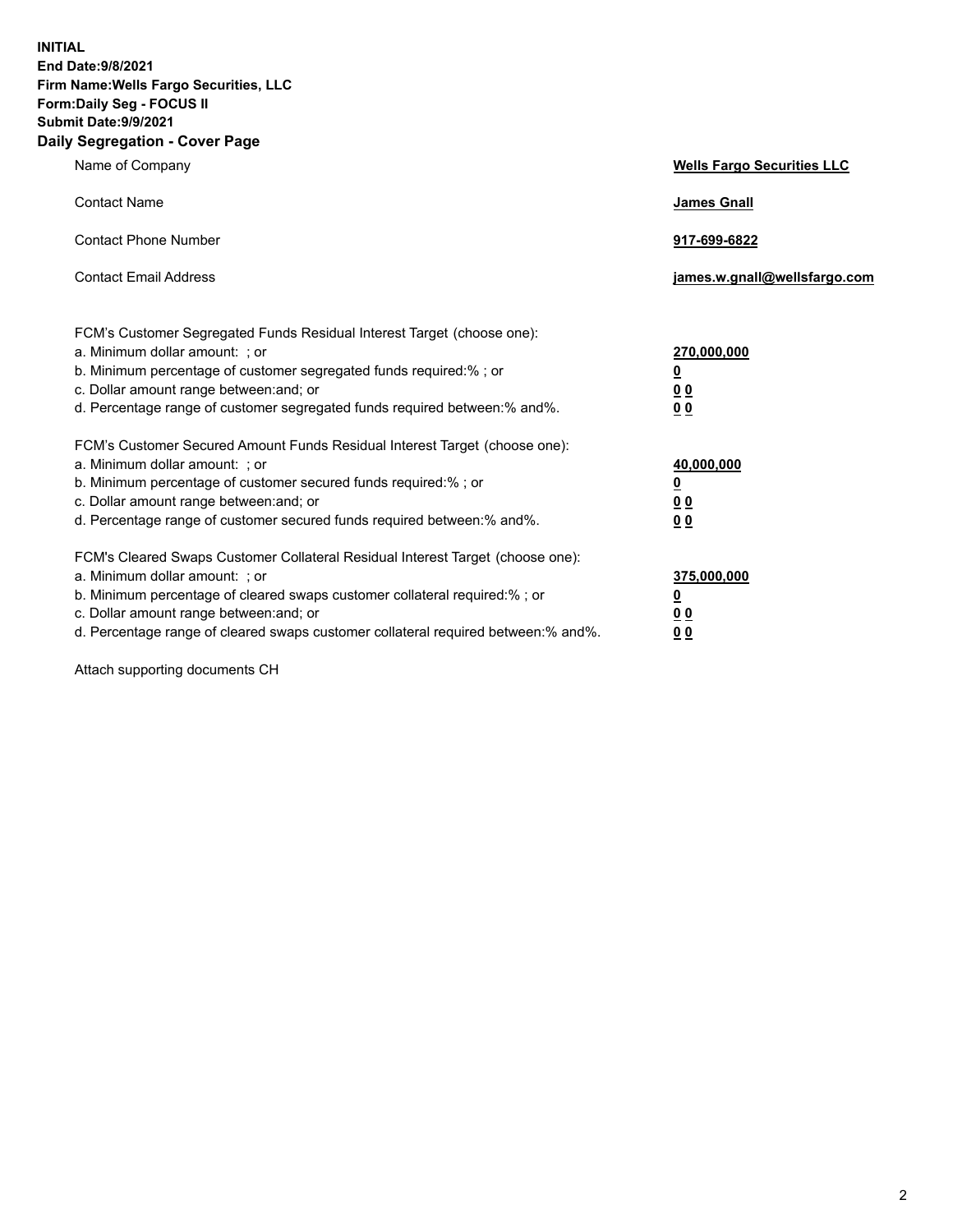**INITIAL End Date:9/8/2021 Firm Name:Wells Fargo Securities, LLC Form:Daily Seg - FOCUS II Submit Date:9/9/2021 Daily Segregation - Secured Amounts** Foreign Futures and Foreign Options Secured Amounts Amount required to be set aside pursuant to law, rule or regulation of a foreign government or a rule of a self-regulatory organization authorized thereunder 1. Net ledger balance - Foreign Futures and Foreign Option Trading - All Customers A. Cash **246,257,561** [7315]

- B. Securities (at market) **205,555,147** [7317]
- 2. Net unrealized profit (loss) in open futures contracts traded on a foreign board of trade **6,346,290** [7325]
- 3. Exchange traded options
	- a. Market value of open option contracts purchased on a foreign board of trade **0** [7335]
	- b. Market value of open contracts granted (sold) on a foreign board of trade **-47,338** [7337]
- 4. Net equity (deficit) (add lines 1. 2. and 3.) **458,111,660** [7345]
- 5. Account liquidating to a deficit and account with a debit balances gross amount **15,558,590** [7351] Less: amount offset by customer owned securities **-15,547,419** [7352] **11,171** [7354]
- 6. Amount required to be set aside as the secured amount Net Liquidating Equity Method (add lines 4 and 5)
- 7. Greater of amount required to be set aside pursuant to foreign jurisdiction (above) or line 6.

## FUNDS DEPOSITED IN SEPARATE REGULATION 30.7 ACCOUNTS

- 1. Cash in banks
	- A. Banks located in the United States **91,093,482** [7500]
	- B. Other banks qualified under Regulation 30.7 **20,395,029** [7520] **111,488,511**
- 2. Securities
	- A. In safekeeping with banks located in the United States **116,912,491** [7540]
- B. In safekeeping with other banks qualified under Regulation 30.7 **0** [7560] **116,912,491** [7570]
- 3. Equities with registered futures commission merchants
	-
	-
	- C. Unrealized gain (loss) on open futures contracts **-16,289,755** [7600]
	- D. Value of long option contracts **0** [7610]
	-
- 4. Amounts held by clearing organizations of foreign boards of trade
	- A. Cash **0** [7640]
	- B. Securities **0** [7650]
	- C. Amount due to (from) clearing organization daily variation **0** [7660]
	- D. Value of long option contracts **0** [7670]
	- E. Value of short option contracts **0** [7675] **0** [7680]
- 5. Amounts held by members of foreign boards of trade
	-
	-
	- C. Unrealized gain (loss) on open futures contracts **21,060,632** [7720]
	- D. Value of long option contracts **0** [7730]
	- E. Value of short option contracts **0** [7735] **196,153,053** [7740]
- 6. Amounts with other depositories designated by a foreign board of trade **0** [7760]
- 7. Segregated funds on hand **0** [7765]
- 8. Total funds in separate section 30.7 accounts **569,221,582** [7770]
- 9. Excess (deficiency) Set Aside for Secured Amount (subtract line 7 Secured Statement Page 1 from Line 8)
- 10. Management Target Amount for Excess funds in separate section 30.7 accounts **40,000,000** [7780]
- 11. Excess (deficiency) funds in separate 30.7 accounts over (under) Management Target **71,098,751** [7785]

**0** [7305]

**458,122,831** [7355]

## **458,122,831** [7360]

[7530]

 A. Cash **52,347,865** [7580] B. Securities **108,656,755** [7590] E. Value of short option contracts **-47,338** [7615] **144,667,527** [7620]

 A. Cash **-25,013,439** [7700] B. Securities **200,105,860** [7710] **111,098,751** [7380]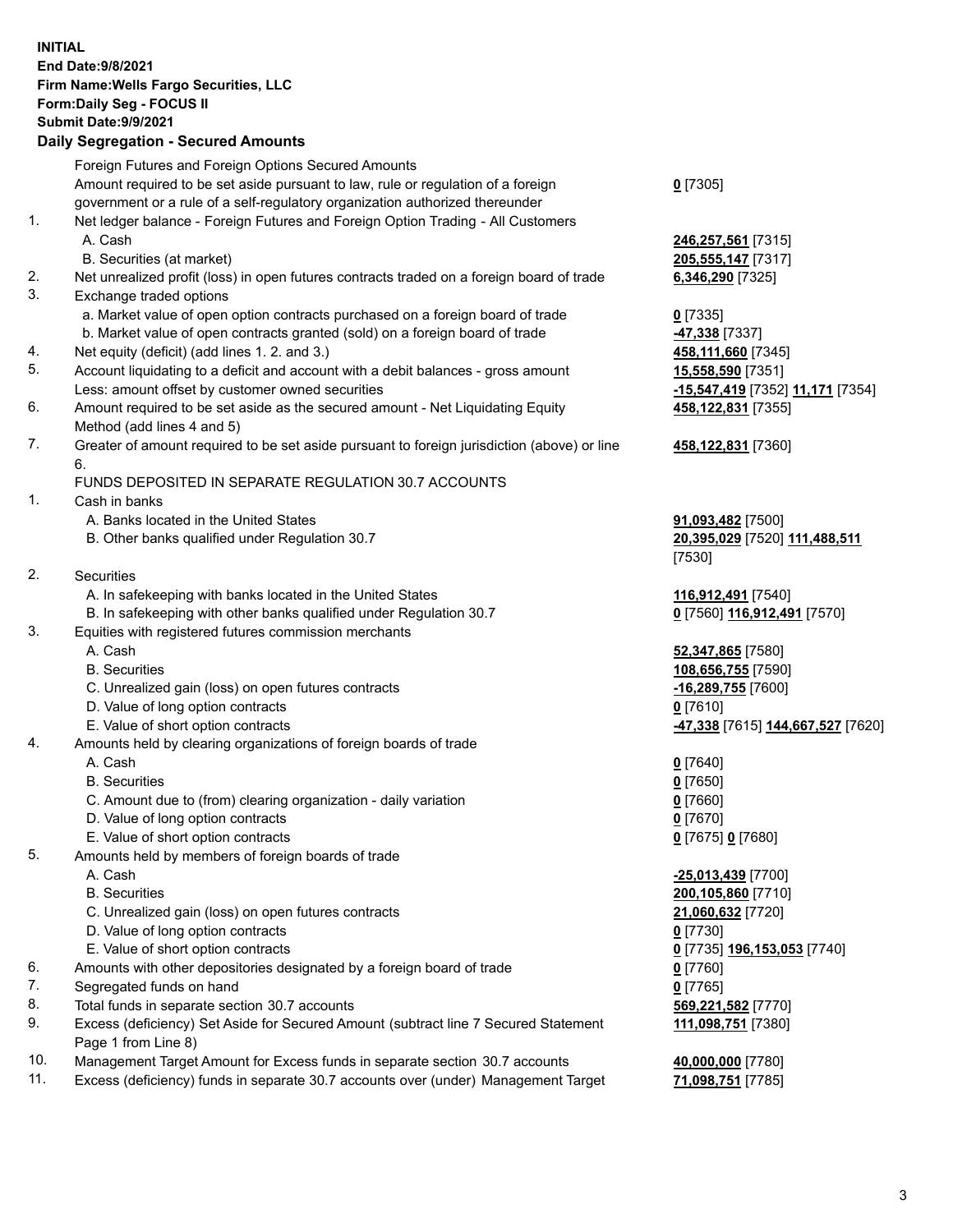**INITIAL End Date:9/8/2021 Firm Name:Wells Fargo Securities, LLC Form:Daily Seg - FOCUS II Submit Date:9/9/2021 Daily Segregation - Segregation Statement** SEGREGATION REQUIREMENTS(Section 4d(2) of the CEAct) 1. Net ledger balance A. Cash **3,249,607,057** [7010] B. Securities (at market) **1,907,745,227** [7020] 2. Net unrealized profit (loss) in open futures contracts traded on a contract market **-494,192,862** [7030] 3. Exchange traded options A. Add market value of open option contracts purchased on a contract market **2,323,210,220** [7032] B. Deduct market value of open option contracts granted (sold) on a contract market **-2,190,540,787** [7033] 4. Net equity (deficit) (add lines 1, 2 and 3) **4,795,828,855** [7040] 5. Accounts liquidating to a deficit and accounts with debit balances - gross amount **66,175,921** [7045] Less: amount offset by customer securities **-64,996,123** [7047] **1,179,798** [7050] 6. Amount required to be segregated (add lines 4 and 5) **4,797,008,653** [7060] FUNDS IN SEGREGATED ACCOUNTS 7. Deposited in segregated funds bank accounts A. Cash **168,486,021** [7070] B. Securities representing investments of customers' funds (at market) **80,037,506** [7080] C. Securities held for particular customers or option customers in lieu of cash (at market) **834,951,964** [7090] 8. Margins on deposit with derivatives clearing organizations of contract markets A. Cash **2,024,991,046** [7100] B. Securities representing investments of customers' funds (at market) **1,000,278,636** [7110] C. Securities held for particular customers or option customers in lieu of cash (at market) **1,072,793,263** [7120] 9. Net settlement from (to) derivatives clearing organizations of contract markets **-17,026,868** [7130] 10. Exchange traded options A. Value of open long option contracts **2,323,210,220** [7132] B. Value of open short option contracts **-2,190,540,787** [7133] 11. Net equities with other FCMs A. Net liquidating equity **0** [7140] B. Securities representing investments of customers' funds (at market) **0** [7160] C. Securities held for particular customers or option customers in lieu of cash (at market) **0** [7170] 12. Segregated funds on hand **0** [7150] 13. Total amount in segregation (add lines 7 through 12) **5,297,181,001** [7180] 14. Excess (deficiency) funds in segregation (subtract line 6 from line 13) **500,172,348** [7190] 15. Management Target Amount for Excess funds in segregation **270,000,000** [7194] **230,172,348** [7198]

16. Excess (deficiency) funds in segregation over (under) Management Target Amount Excess